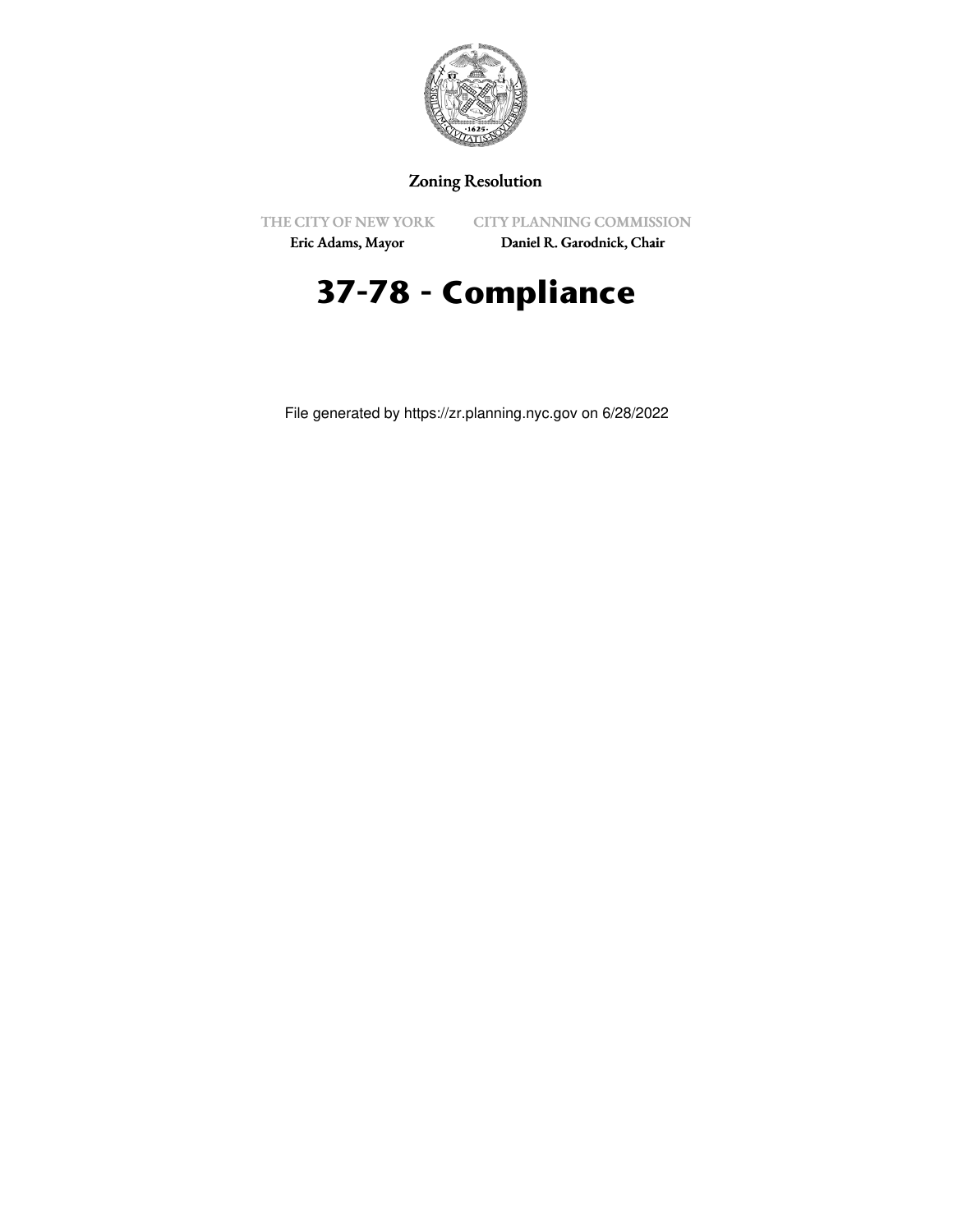## **37-78 - Compliance**

LAST AMENDED 2/2/2011

## (a) Building permits

No foundation permit shall be issued by the Department of Buildings for any #development# or #enlargement# that includes a #public plaza#, nor shall any permit be issued by the Department of Buildings for any change to a #plaza#, #residential plaza# or #urban plaza# without certification by the Chairperson of the City Planning Commission of compliance with the provisions of Sections 37-625 or 37-70, as applicable.

An application for such certification shall be filed with the Chairperson showing the plan of the #zoning lot#; a site plan indicating the area and dimensions of the proposed #public plaza# and the location of the proposed #development# or #enlargement# and all existing #buildings# temporarily or permanently occupying the #zoning lot#; computations of proposed #floor area#, including bonus #floor area#; and a detailed plan or plans prepared by a registered landscape architect, including but not limited to a furnishing plan, a planting plan, a signage plan, a lighting/photometric plan and sections and elevations, as necessary to demonstrate compliance with the provisions of Sections 37-625 or 37-70, as applicable.

All plans for #public plazas# or other #publicly accessible open areas# that are the subject of a certification pursuant to Section 37-625 shall be filed and duly recorded in the Borough Office of the City Register of the City of New York, indexed against the property in the form of a legal instrument, in a form satisfactory to the Chairperson, providing notice of the certification of the #public plaza#, pursuant to this Section. Such filing and recording of such instrument shall be a precondition to certification. The recording information shall be included on the certificate of occupancy for any #building#, or portion thereof, on the #zoning lot# issued after the recording date. No temporary or final certificate of occupancy shall be issued for any bonus #floor area# generated by a #public plaza# unless and until the #public plaza# has been substantially completed in accordance with the approved plans, as verified by the Department of City Planning and certified to the Department of Buildings.

Notwithstanding any of the provisions of Section 11-33 (Building Permits for Minor or Major Development or Other Construction Issued Before Effective Date of Amendment), any #residential plaza# or #urban plaza# for which a certification was granted pursuant to Article II, Chapter 3, or Article III, Chapter 7, between June 4, 2005 and June 4, 2007, and any #public plaza# for which a certification was granted prior to June 10, 2009, may be provided in accordance with the regulations in effect on the date of such certification.

(b) Periodic compliance reporting

No later than June 30 of the year, beginning in the third calendar year following the calendar year in which certification was made and at three-year intervals thereafter, the Director of the Department of City Planning and the affected Community Board shall be provided with a report regarding compliance of the #publicly accessible open area# with the regulations of Sections 37-625 or 37-70, as applicable, as of a date of inspection which shall be no earlier than May 15 of the year in which the report is filed. Such report shall be provided by a registered architect, landscape architect or professional engineer, in a format acceptable to the Director and shall include, without limitation:

- (1) a copy of the original #public plaza# or design change certification letter and, if applicable, any approval letter pertaining to any other authorization or certification pursuant to this Chapter;
- (2) a statement that the #publicly accessible open area# has been inspected by such registered architect, landscape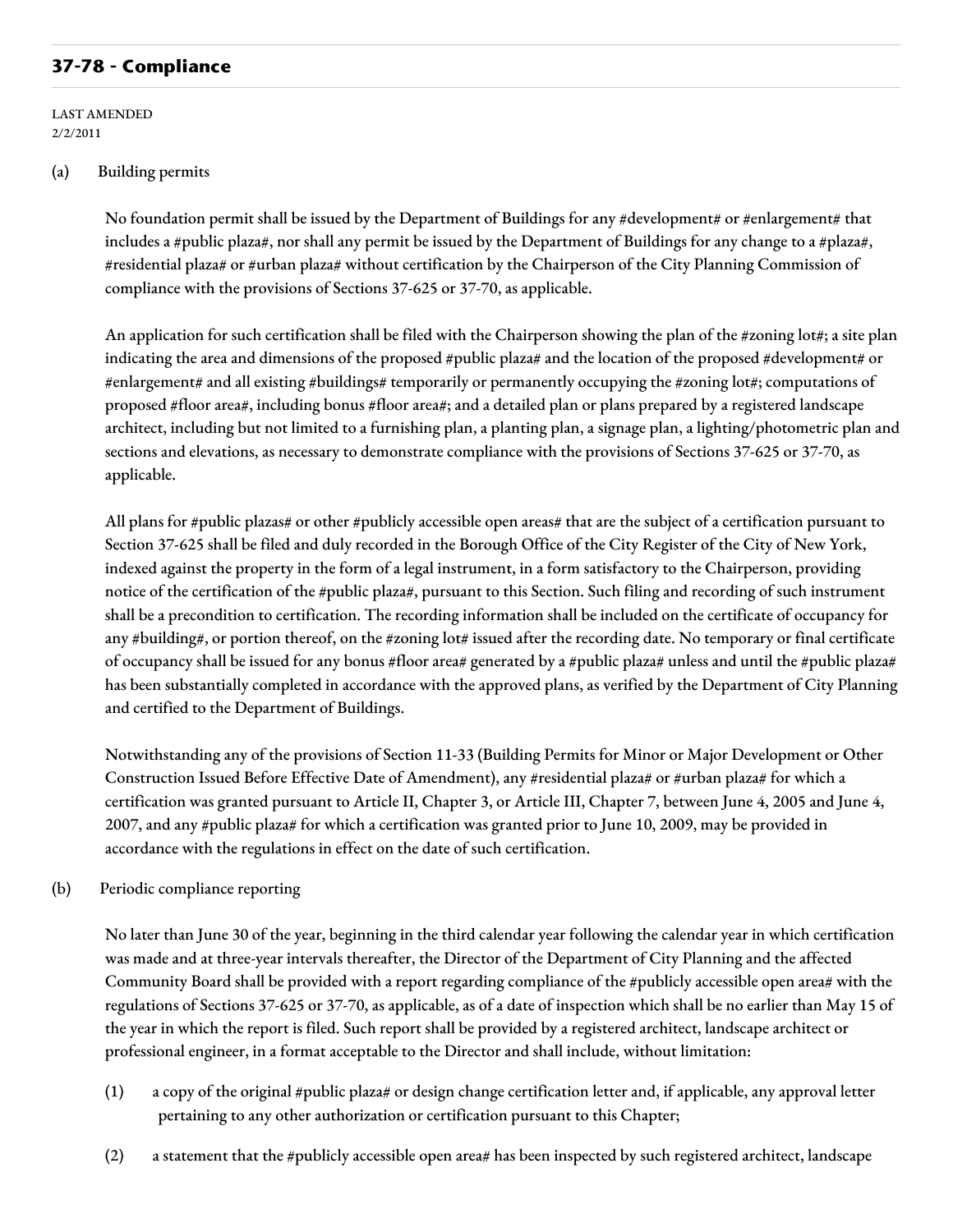architect or professional engineer and that such open area is in full compliance with the regulations under which it was approved as well as the approved plans pertaining to such open area and, if applicable, the requirements of any other authorization or certification pursuant to this Chapter, or non-compliance with such regulations and plans;

- (3) an inventory list of amenities required under the regulations under which the #publicly accessible open area# was approved and the approved plans pertaining to such open area and, if applicable, the requirements of any other authorization or certification pursuant to Section 37-70, together with an identification of any amenity on such inventory list for which inspection did not show compliance, including whether such amenities are in working order, and a description of the non-compliance;
- (4) photographs documenting the condition of the #publicly accessible open area# at the time of inspection, sufficient to indicate the presence or absence, either full or partial, of the amenities on the inventory list of amenities.

The report submitted to the Director of the Department of City Planning shall be accompanied by documentation demonstrating that such report has also been provided to the affected Community Board.

Compliance reporting pursuant to this paragraph, (b), shall be a condition of all certifications granted pursuant to Section 37-70.

(c) Compliance reports at time of application

Any application for a certification or authorization involving an existing #publicly accessible open area# shall include a compliance report in the format required under paragraph (b) of this Section, based upon an inspection of the #publicly accessible open area# by a registered architect, landscape architect or professional engineer conducted no more than 45 days prior to the filing of such application.

The following conditions may constitute grounds to disapprove the application for certification or authorization:

- (1) such report shows non-compliance with the regulations under which the #publicly accessible open area# was approved, conditions or restrictions of a previously granted certification or authorization, or with the approved plans pertaining to such #publicly accessible open area#; or
- (2) the #publicly accessible open area# has been the subject of one or more enforcement proceedings for which there have been final adjudications of a violation with respect to any of the foregoing.

In the case of a certification, the Chairperson, or in the case of an authorization, the Commission, may, in lieu of disapproval, accept a compliance plan for the #publicly accessible open area#, which plan shall set forth the means by which future compliance will be ensured.

(d) Failure to comply

Failure to comply with a condition or restriction in an authorization or certification granted pursuant to Section 37-70 or with approved plans related thereto, or failure to submit a required compliance report, shall constitute a violation of this Resolution and may constitute the basis for denial or revocation of a building permit or certificate of occupancy, or for a revocation or such authorization or certification, and for all other applicable remedies.

(e) Special regulations for an #urban plaza# in the #Special Lower Manhattan District#

In addition, the Chairperson of the City Planning Commission may certify any #urban plaza# that is the subject of